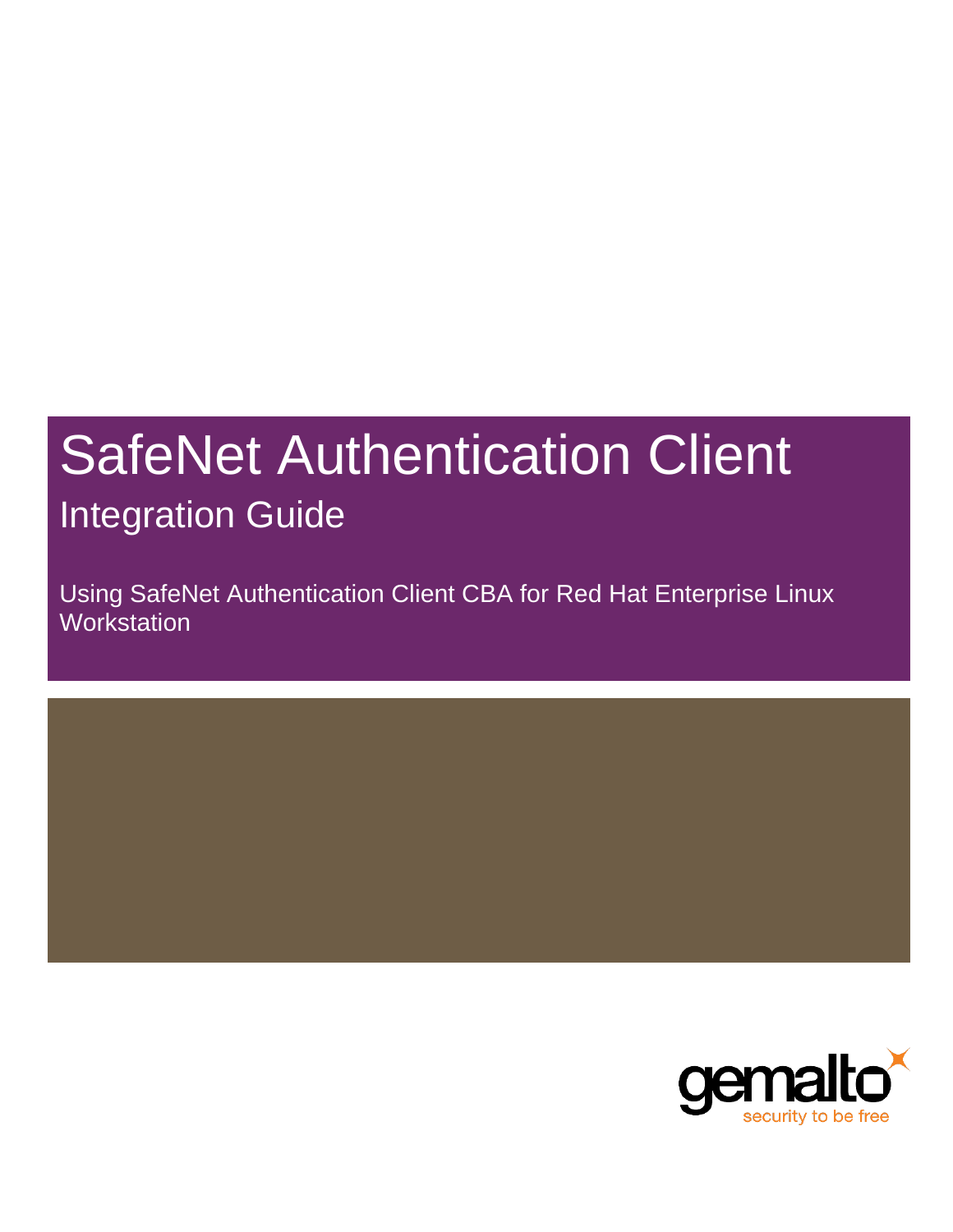All information herein is either public information or is the property of and owned solely by Gemalto and/or its subsidiaries who shall have and keep the sole right to file patent applications or any other kind of intellectual property protection in connection with such information.

Nothing herein shall be construed as implying or granting to you any rights, by license, grant or otherwise, under any intellectual and/or industrial property rights of or concerning any of Gemalto's information.

This document can be used for informational, non-commercial, internal and personal use only provided that:

- The copyright notice below, the confidentiality and proprietary legend and this full warning notice appear in all copies.
- This document shall not be posted on any network computer or broadcast in any media and no modification of any part of this document shall be made.

Use for any other purpose is expressly prohibited and may result in severe civil and criminal liabilities.

The information contained in this document is provided "AS IS" without any warranty of any kind. Unless otherwise expressly agreed in writing, Gemalto makes no warranty as to the value or accuracy of information contained herein.

The document could include technical inaccuracies or typographical errors. Changes are periodically added to the information herein. Furthermore, Gemalto reserves the right to make any change or improvement in the specifications data, information, and the like described herein, at any time.

Gemalto hereby disclaims all warranties and conditions with regard to the information contained herein, including all implied warranties of merchantability, fitness for a particular purpose, title and non-infringement. In no event shall Gemalto be liable, whether in contract, tort or otherwise, for any indirect, special or consequential damages or any damages whatsoever including but not limited to damages resulting from loss of use, data, profits, revenues, or customers, arising out of or in connection with the use or performance of information contained in this document.

Gemalto does not and shall not warrant that this product will be resistant to all possible attacks and shall not incur, and disclaims, any liability in this respect. Even if each product is compliant with current security standards in force on the date of their design, security mechanisms' resistance necessarily evolves according to the state of the art in security and notably under the emergence of new attacks. Under no circumstances, shall Gemalto be held liable for any third party actions and in particular in case of any successful attack against systems or equipment incorporating Gemalto products. Gemalto disclaims any liability with respect to security for direct, indirect, incidental or consequential damages that result from any use of its products. It is further stressed that independent testing and verification by the person using the product is particularly encouraged, especially in any application in which defective, incorrect or insecure functioning could result in damage to persons or property, denial of service or loss of privacy.

© 2010 - 2018 Gemalto. All rights reserved. Gemalto and the Gemalto logo are trademarks and service marks of Gemalto and/or its subsidiaries and are registered in certain countries. All other trademarks and service marks, whether registered or not in specific countries, are the property of their respective owners.

**Document Number:** 007-000117-001, Rev. A **Release Date:** July 2018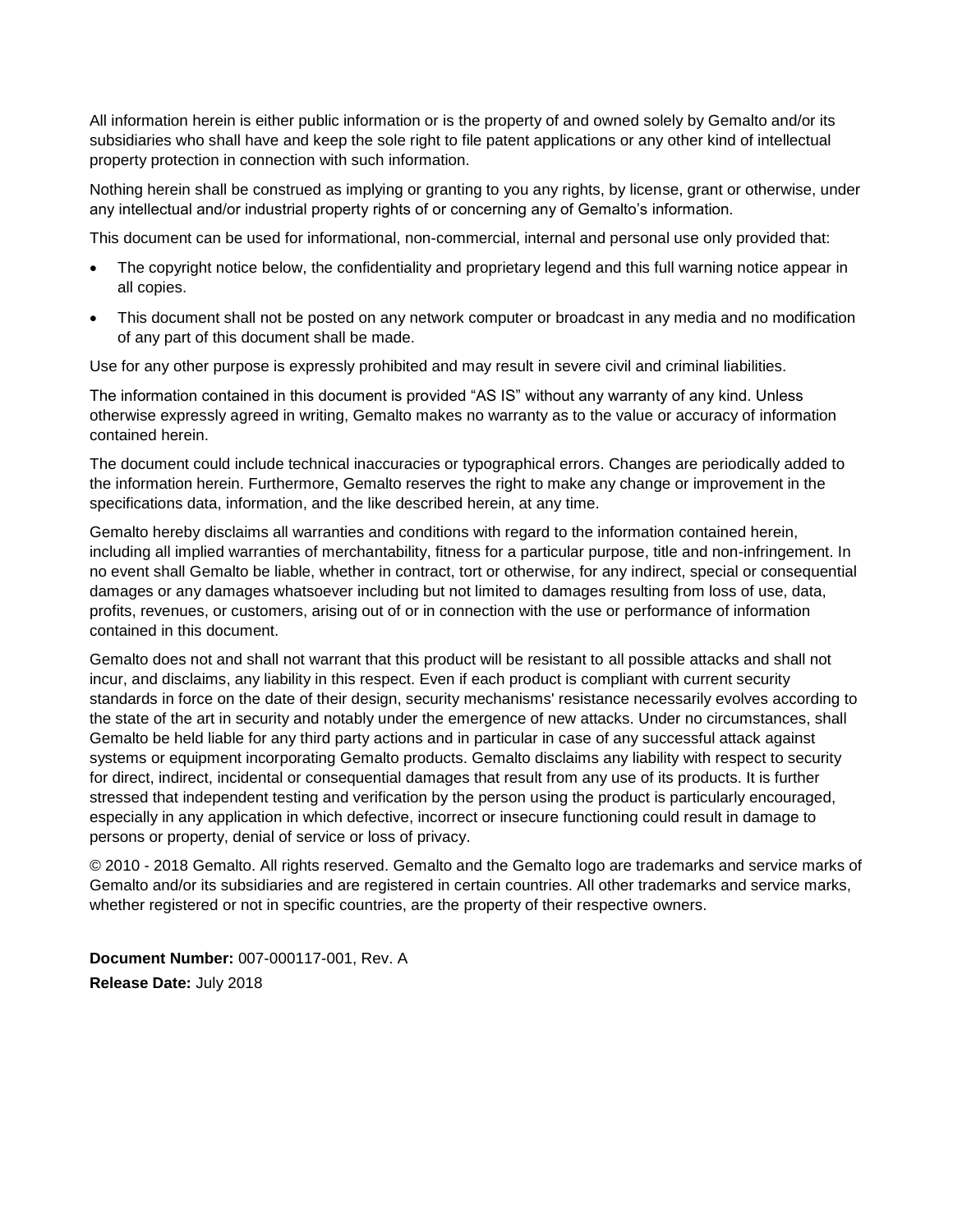# **Contents**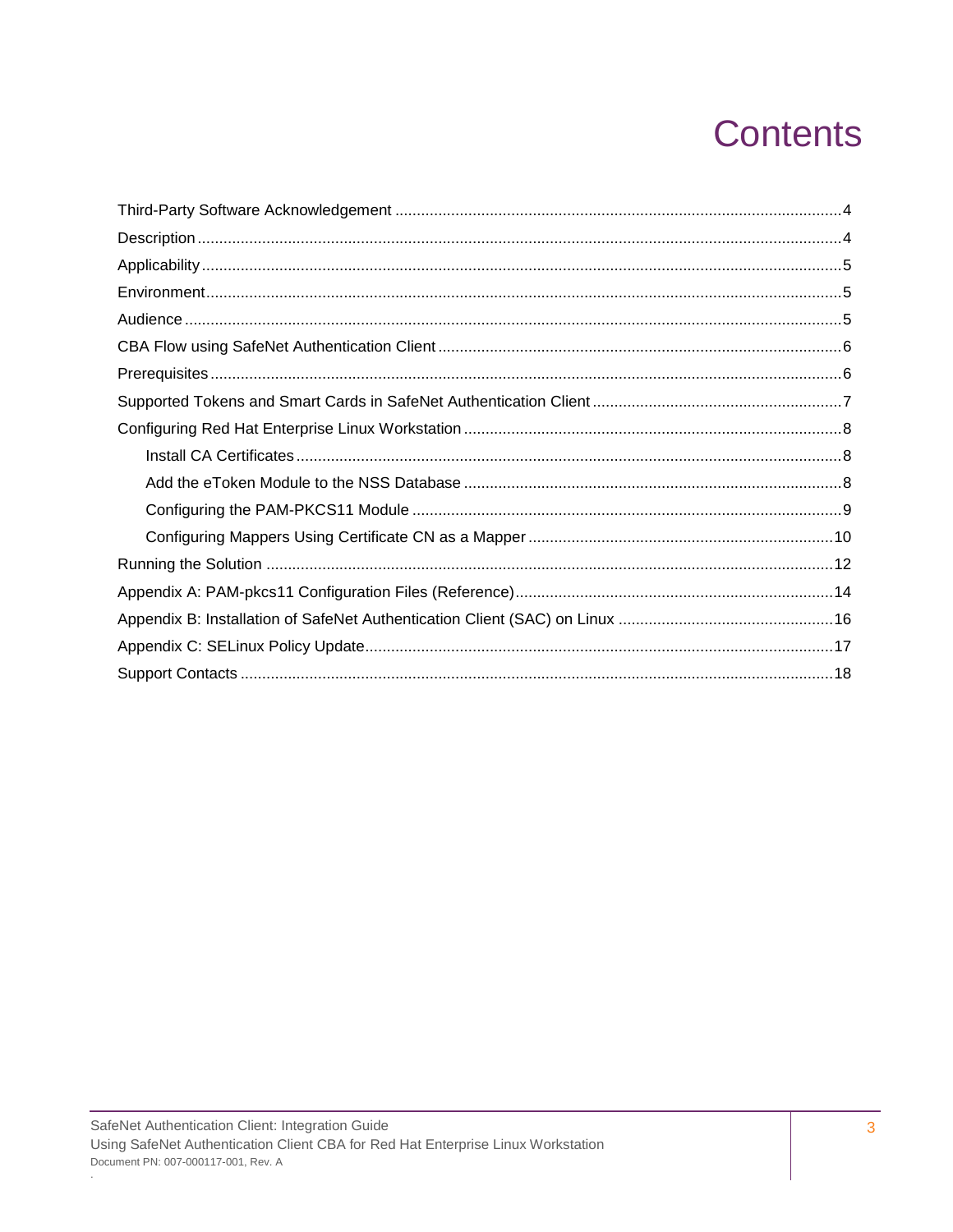## <span id="page-3-0"></span>**Third-Party Software Acknowledgement**

This document is intended to help users of Gemalto products when working with third-party software, such as Red Hat Enterprise Linux Workstation.

Material from third-party software is being used solely for the purpose of making instructions clear. Screen images and content obtained from third-party software will be acknowledged as such.

### <span id="page-3-1"></span>**Description**

Remote access poses both a security and a compliance challenge to IT organizations. The ability to positively identify users (often remote users) requesting access to resources is a critical consideration in achieving a secure remote access solution. Deploying remote access solution without strong authentication is like putting your sensitive data in a vault (the datacenter), and leaving the key (user password) under the door mat.

A robust user authentication solution is required to screen access and provide proof-positive assurance that only authorized users are allowed access.

PKI is and effective strong authentication solution to the functional, security, and compliance requirements.

SafeNet Authentication Client (SAC) is a public key infrastructure (PKI) middleware that provides a secure method for exchanging information based on public key cryptography, enabling trusted third-party verification of user identities. Gemalto's certificate-based tokens and smart cards provide secure remote access, as well as other advanced functions, in a single token, including digital signing, password management, network logon, and combined physical/logical access.

The tokens come in different form factors, including USB tokens, smart cards, and software tokens. All of these form factors are interfaced using a single middleware client, SafeNet Authentication Client (SAC). The SAC generic integration with CAPI, CNG, and PKCS#11 security interfaces enables out-of-the-box interoperability with a variety of security applications, offering secure web access, secure network logon, PC and data security, and secure email. PKI keys and certificates can be created, stored, and used securely with the hardware or software tokens.

Red Hat Enterprise Linux (RHEL) is an American multinational software company providing open-source software products to the enterprise community. Red Hat has become associated to a large extent with its enterprise operating system Red Hat Enterprise Linux. This document provides guidelines for deploying certificate-based authentication (CBA) for user authentication to Red Hat Enterprise Linux Workstation using Gemalto's tokens and smart cards.

It is assumed that the Red Hat Enterprise Linux Workstation environment is already configured and working with static passwords prior to implementing Gemalto multi-factor authentication.

Red Hat Enterprise Linux Workstation can be configured to support multi-factor authentication in several modes. CBA will be used for the purpose of working with Gemalto products.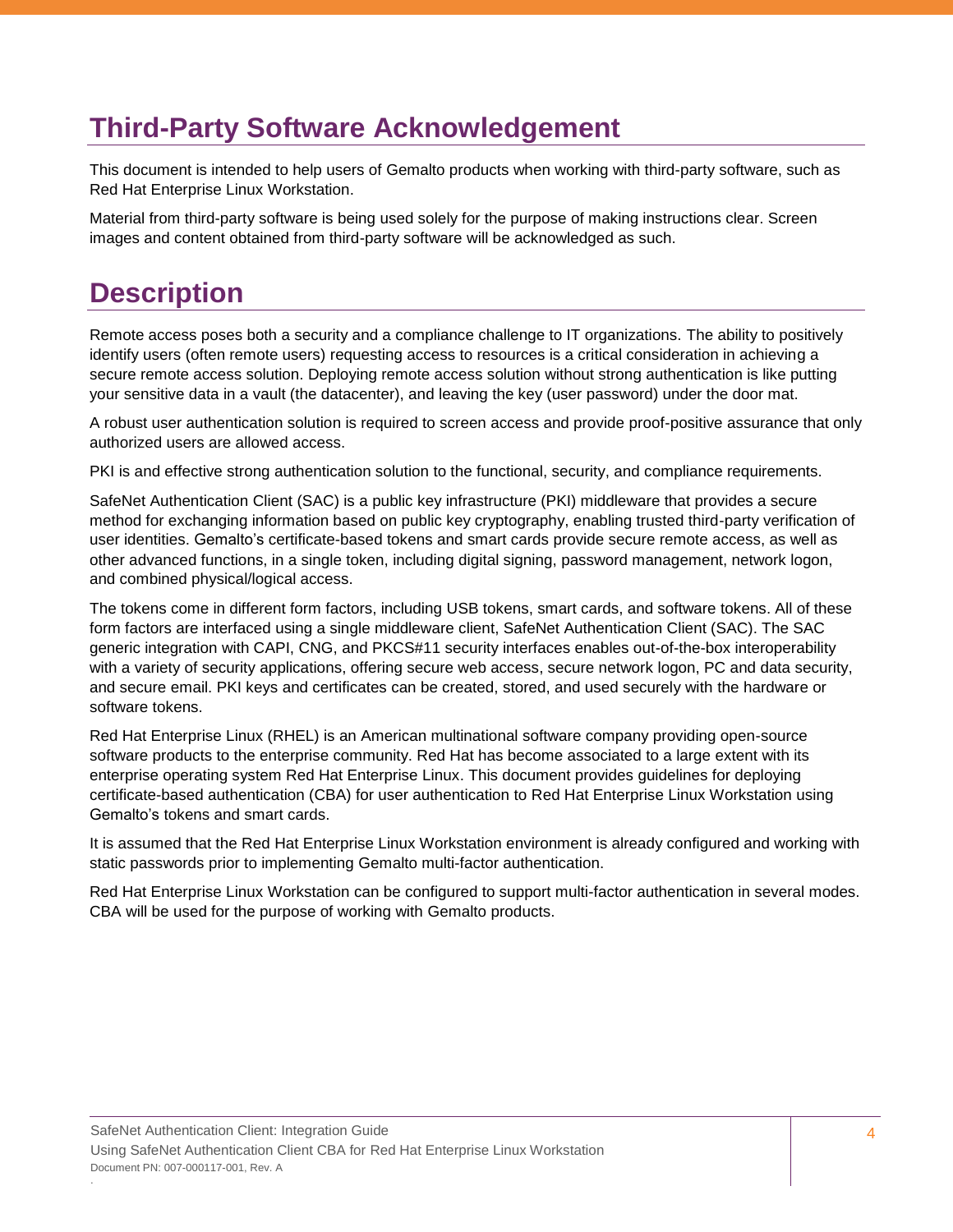# <span id="page-4-0"></span>**Applicability**

The information in this document applies to:

 **SafeNet Authentication Client (SAC) Typical installation mode**— SafeNet Authentication Client is public key infrastructure (PKI) middleware that manages Gemalto's tokens and smart cards.

For more details about different SAC installation modes, refer to the Customization section in the SafeNet Authentication Client Administrator Guide.

**Red Hat Enterprise Linux Workstation**

### <span id="page-4-1"></span>**Environment**

The integration environment used in this document is based on the following software versions:

- **SafeNet Authentication Client (SAC)** -10.0.60
- **Red Hat Enterprise Linux Workstation -** 7.5

### <span id="page-4-2"></span>**Audience**

This document is intended for system administrators who are familiar with Red Hat Enterprise Linux Workstation, and are interested in adding multi-factor authentication capabilities using SafeNet tokens.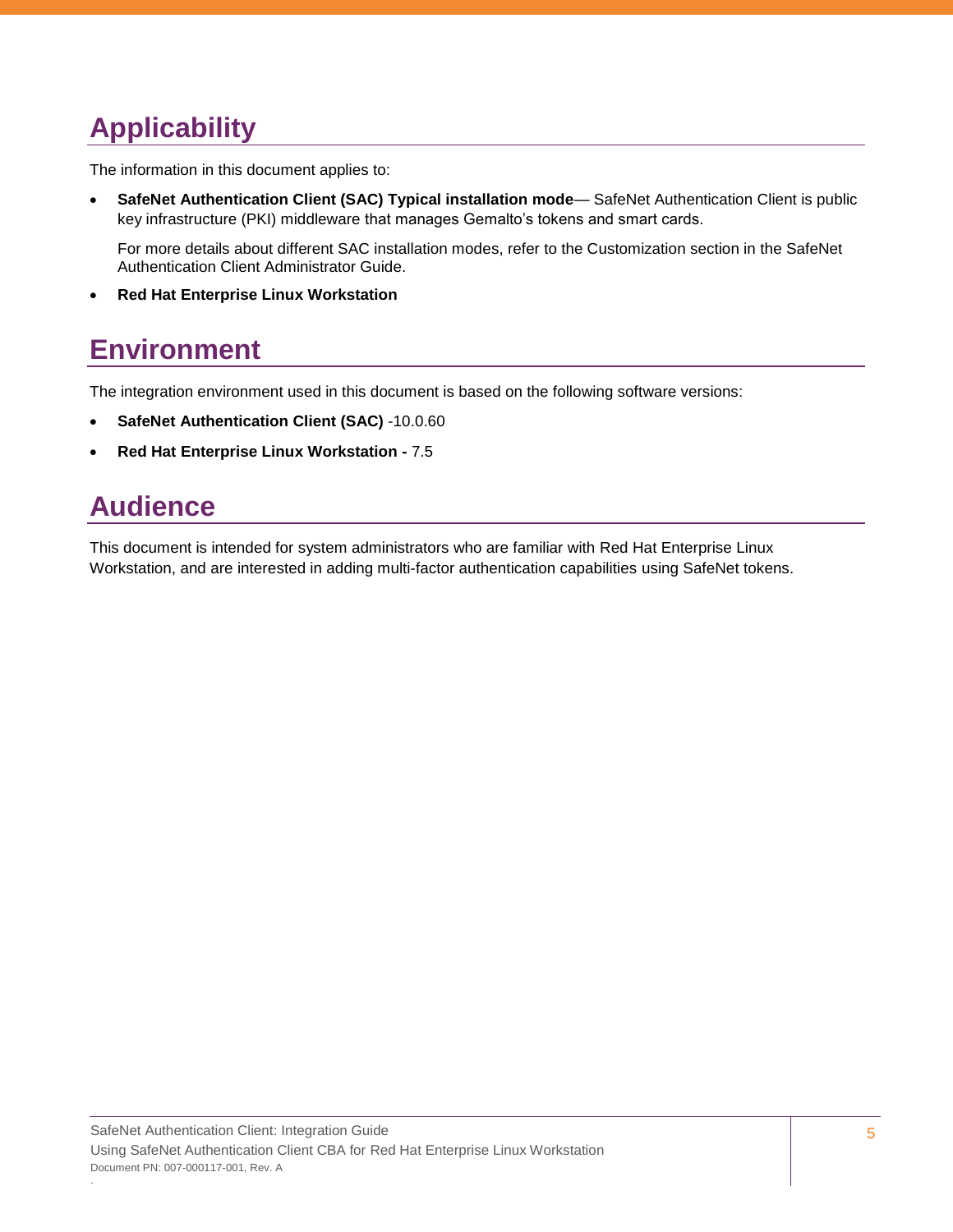# <span id="page-5-0"></span>**CBA Flow using SafeNet Authentication Client**

The diagram below illustrates the flow of certificate-based authentication:



- 1. A user attempts to log on to Red Hat Enterprise Linux Workstation using the logon manager.
- 2. The user inserts the SafeNet token on which his certificate resides, and, when prompted, enters the token password.
- 3. A successful smart card logon authentication is performed using the certificate on the token. The user is now logged in to the Linux computer without having provided a password.

### <span id="page-5-1"></span>**Prerequisites**

This section describes the prerequisites that must be installed and configured before implementing certificatebased authentication for Red Hat Enterprise Linux Workstation using Gemalto tokens and smart cards:

- To use CBA, the Microsoft Enterprise Certificate Authority must be installed and configured. In general, any CA can be used. However, in this guide, integration is demonstrated using Microsoft CA.
- If SAM is used to manage the tokens, Token Policy Object (TPO) should be configured with MS CA Connector. For further details, refer to the section "Connector for Microsoft CA" in the *SafeNet Authentication Manager Administrator's Guide*.
- Users must have a Gemalto token or smart card enrolled with an appropriate certificate.
- RHEL 7.5 Workstation x64 computer (not in the domain) Installed with Smart Card Support Add on.
- SafeNet Authentication Client (SAC) 10.0.60 Post GA installed on the RHEL 7.5 x64 computer. For more details see ["Appendix B: Installation of SafeNet Authentication Client \(SAC\) on Linux"](#page-15-0) on page [16.](#page-15-0)
- A PAM\_PKCS11 module installed on the RHEL computer (pam\_pkcs11.i686 0:0.6.2-28.el7).
- Authconfig-gtk.x86\_64 installed on the RHEL computer (authconfig-gtk.x86\_64 0:6.2.8-30.el7).
- An X.509 Smart Card User certificate Enrolled to SafeNet eToken/IDPrime and a Microsoft root CA certificate installed locally on the RHEL computer.
- Configuration of the user(s) to be authenticated (on the RHEL 7.5 x64 computer)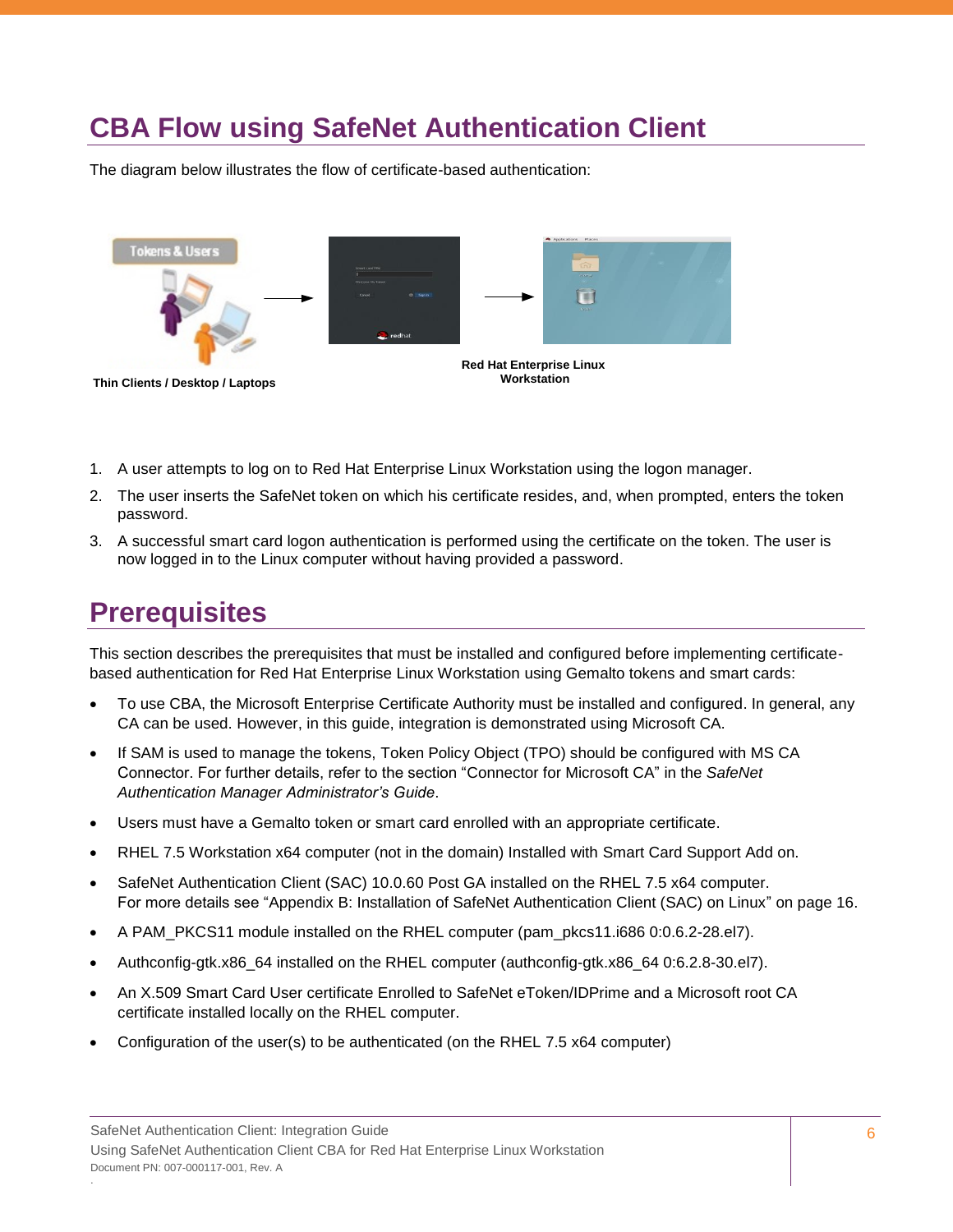## <span id="page-6-0"></span>**Supported Tokens and Smart Cards in SafeNet Authentication Client**

SafeNet Authentication Client 10.0.60 supports the following tokens and smart cards:

#### **Certificate-based USB tokens**

- SafeNet eToken 5110 GA
- SafeNet eToken 5110 FIPS
- SafeNet eToken 5110 CC

#### **Smart Cards**

- Gemalto IDPrime MD 830
- Gemalto IDPrime MD 840
- Gemalto IDCore 30B eToken (not supported in Linux with CT-40 reader)

For a full list of supported devices, refer to SafeNet Authentication Client Customer Release Notes.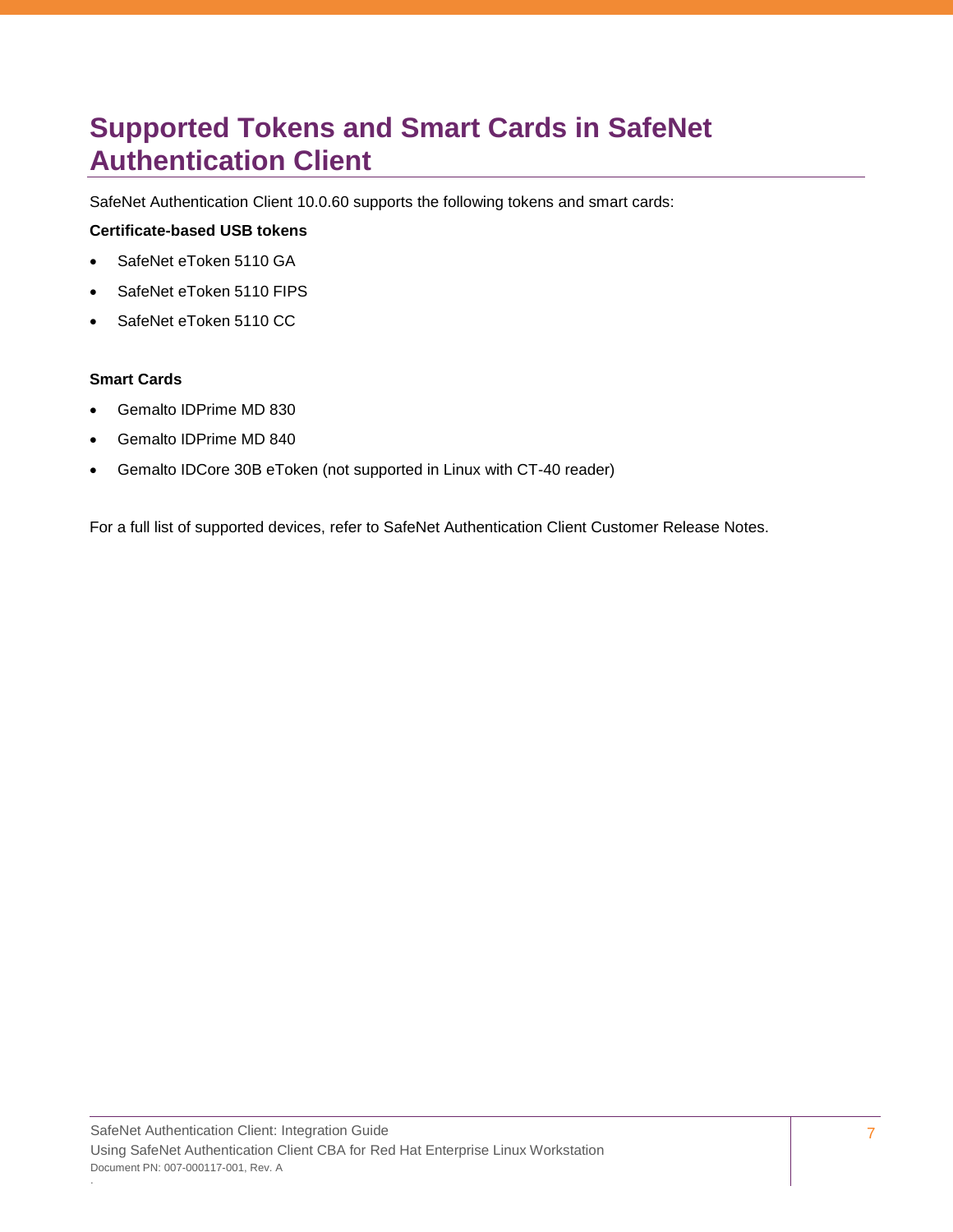# <span id="page-7-0"></span>**Configuring Red Hat Enterprise Linux Workstation**

### <span id="page-7-1"></span>**Installing CA Certificates**

Download the root CA and sub-CA certificates in base 64 formats, and add them to the certificate database on the Linux computer.

The certificates are installed in the appropriate system database using the Certutil command. **Certutil** can import a CA certificate into another directory server certificate database using following arguments: **-A -n certname -t trustargs [-h tokenname ] [-d certdir ] [-a] [-i cert-request-file ]** 

Example:

放

**# certutil -A -d /etc/pki/nssdb -n "RootCA" -t "CT,C,C" -i /tmp/RootCA.cer**

**NOTE:** To check that the RootCA certificate is correctly installed in the PKI store of the Linux computer run the following command:

**# certutil –L –d /etc/pki/nssdb**

### <span id="page-7-2"></span>**Adding the eToken Module to the NSS Database**

Add the SafeNet eToken library to the NSS database using the **modutil** command using the following arguments:

#### -add <moduleName> -libfile <library File> -dbdir <dbFolder>

The **modutil** tool is a command-line utility for managing PKCS #11 module information stored in **secmod.db**  files or hardware tokens. You can use the tool to add and delete PKCS #11 modules, change passwords, set defaults, list module contents, enable or disable slots, enable or disable FIPS 140-2 compliance, and assign default providers for cryptographic operations. This tool can also create **key3.db**, **cert8.db**, and **secmod.db**  security database files.

Example:

#### **# modutil –add "SafeNet eToken" –libfile /usr/lib64/libeTPkcs11.so –dbdir /etc/pki/nssdb**

The following message verifies that the eToken module was successfully added to the database:

Module "SafeNet eToken" added to database.

*(The screen image above is from Red Hat. Trademarks are the property of their respective owners.)*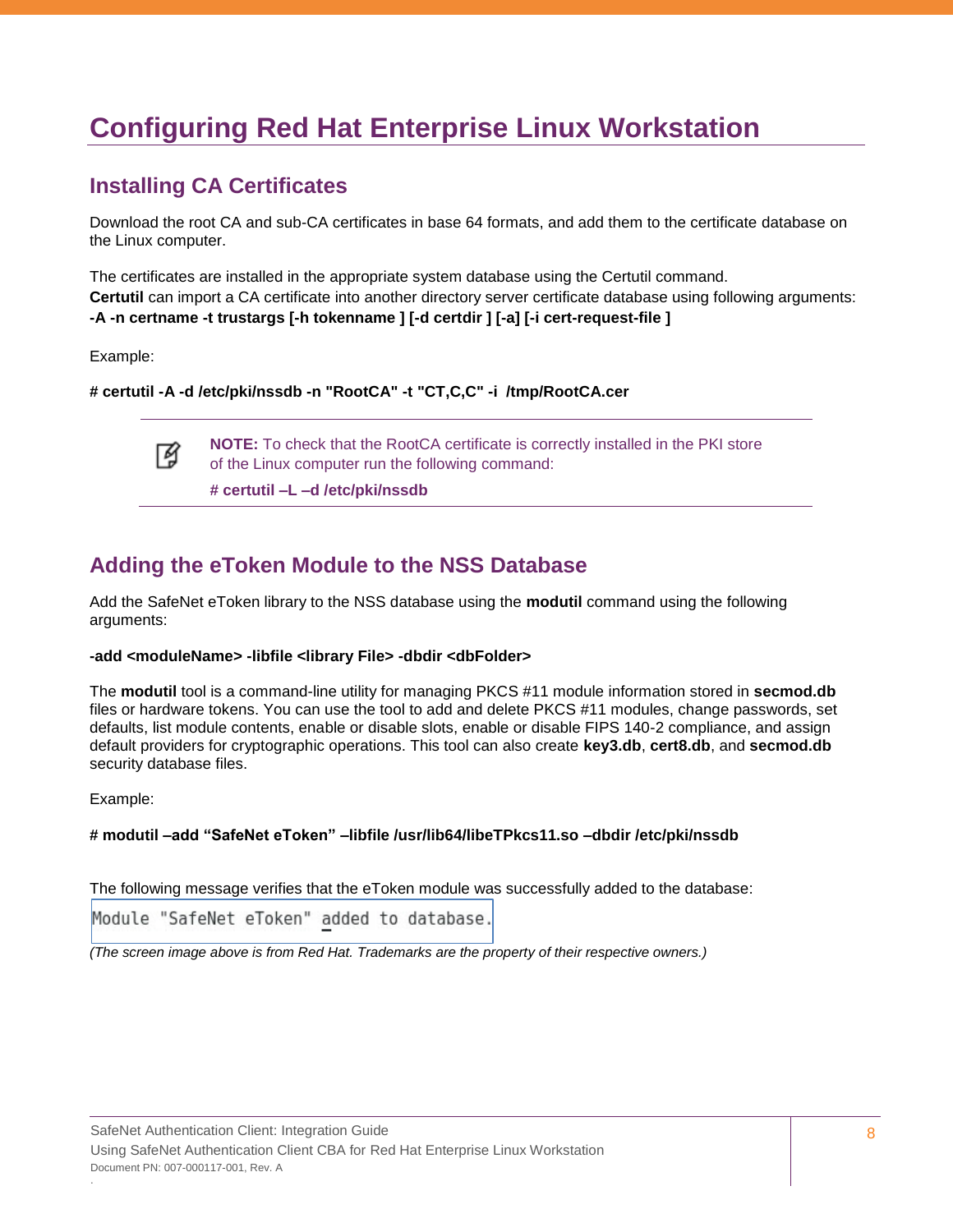### <span id="page-8-0"></span>**Configuring the PAM-PKCS11 Module**

The PAM-PKCS11 module uses the /etc/pam\_pkcs11 directory for configuration. For more information see ["Appendix A: PAM-pkcs11 Configuration Files \(Reference\)"](#page-13-0) on page [14](#page-13-0)**.**

- 1. Pam-pkcs11 needs a list of recognized Certificate Authorities to properly validate user certificates.
	- a. Create a folder on the Linux computer:

#### **# mkdir /etc/pam\_pkcs11/cacerts**

- b. Copy all CA Certificates to the **cacerts** directory
	- **# cp < CA certificate directory> < /etc/pam\_pkcs11/cacerts>**
- 2. Create hash links to the CA certificates with the provided **cacertdir\_rehash**.

#### **# cacertdir\_rehash /etc/pam\_pkcs11/cacerts**



**NOTE:** If CRL is used (the **crl\_policy** option in **module** is set to **offline** or **auto**), repeat the process described above using the CRL directory **(/etc/pam\_pkcs11/crls**).

3. Open the pam-pkcs11 configuration file (**/etc/pam\_pkcs11/pam\_pkcs11.conf**) on the Linux computer and add the SafeNet eToken pkcs11 library in the **pam\_pkcs11** section:

```
pkcs11_module eToken { 
module = /usr/lib64/libeTPkcs11.so 
description = "eToken" 
slot_num = 0; 
support_threads = true;
ca_dir = /etc/pam_pkcs11/cacerts; 
nss_dir = /etc/pki/nssdb; 
cert_policy = ca,signature; 
}
```
4. Open the pam-pkcs11 configuration file in **pam\_pkcs11** section **/etc/pam\_pkcs11/pam\_pkcs11.conf** file.

In **use\_ pkcs11\_ module** row update the added **SafeNet pkcs11** module named **eToken**.

Example: **use\_pkcs11\_module = eToken**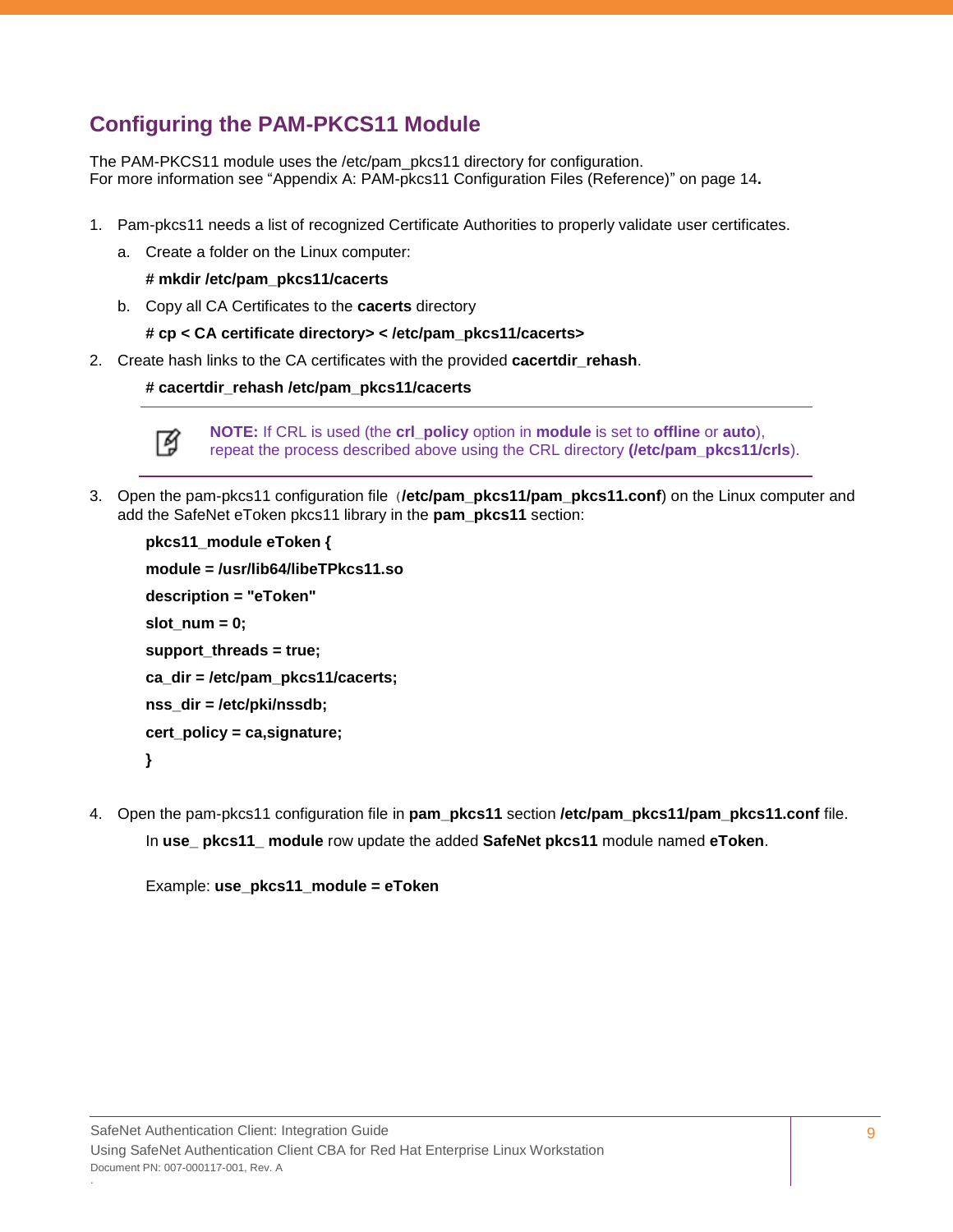### <span id="page-9-0"></span>**Configuring Mappers Using Certificate CN as a Mapper**

1. Select the mapper you want to use for login user-mapping. If your selected mapper module uses login mapping, create and set up mapping files.

Edit the **use\_mappers** variable with the mapper information in the **PAM\_PKCS11** configuration file **/etc/pam\_pkcs11/pam\_pkcs11.conf**).

In this example Certificate Common Name (CN) is demonstrated to use Certificate CN as a mapper, make the following modifications to the mapper cn section:

Scroll down in the **pam\_pkcs11.conf** file until you see:

```
use_mappers = cn; 
mapper cn { 
debug = false; 
module = internal; 
# module = /usr/$LIB/pam_pkcs11/cn_mapper.so; 
ignorecase = false; 
mapfile = "file:///etc/pam_pkcs11/cn_map"; 
}
```
**Verify** that default is: **mapfile = [file:///etc/pam\\_pkcs11/cn\\_map;](file:///C:/etc/pam_pkcs11/cn_map)**

For more information see ["Appendix A: PAM-pkcs11 Configuration Files \(Reference\)"](#page-13-0) on page [14.](#page-13-0)

2. Set up and create "**cn\_map**" mapping file, **Create the map file** "**cn\_map**" in the default path file named **/etc/pam\_pkcs11/cn\_map** and add a mapping CN to the username as follows:

```
<Common Name> -> <login>
```
Where **<Common Name>** is the CN field on the user certificate, and **<login>** is the RHEL user login name.

#### **Example: Users -> bob**



**NOTE:** 

**To check the map certificates to a user:**  Insert a smart card into the smart card reader, and then run the following command: **# pklogin\_finder debug** 

The command tries to find a map between installed certificates and a user login.

If successful, **pklogin\_finder** prints the login name on **stdout**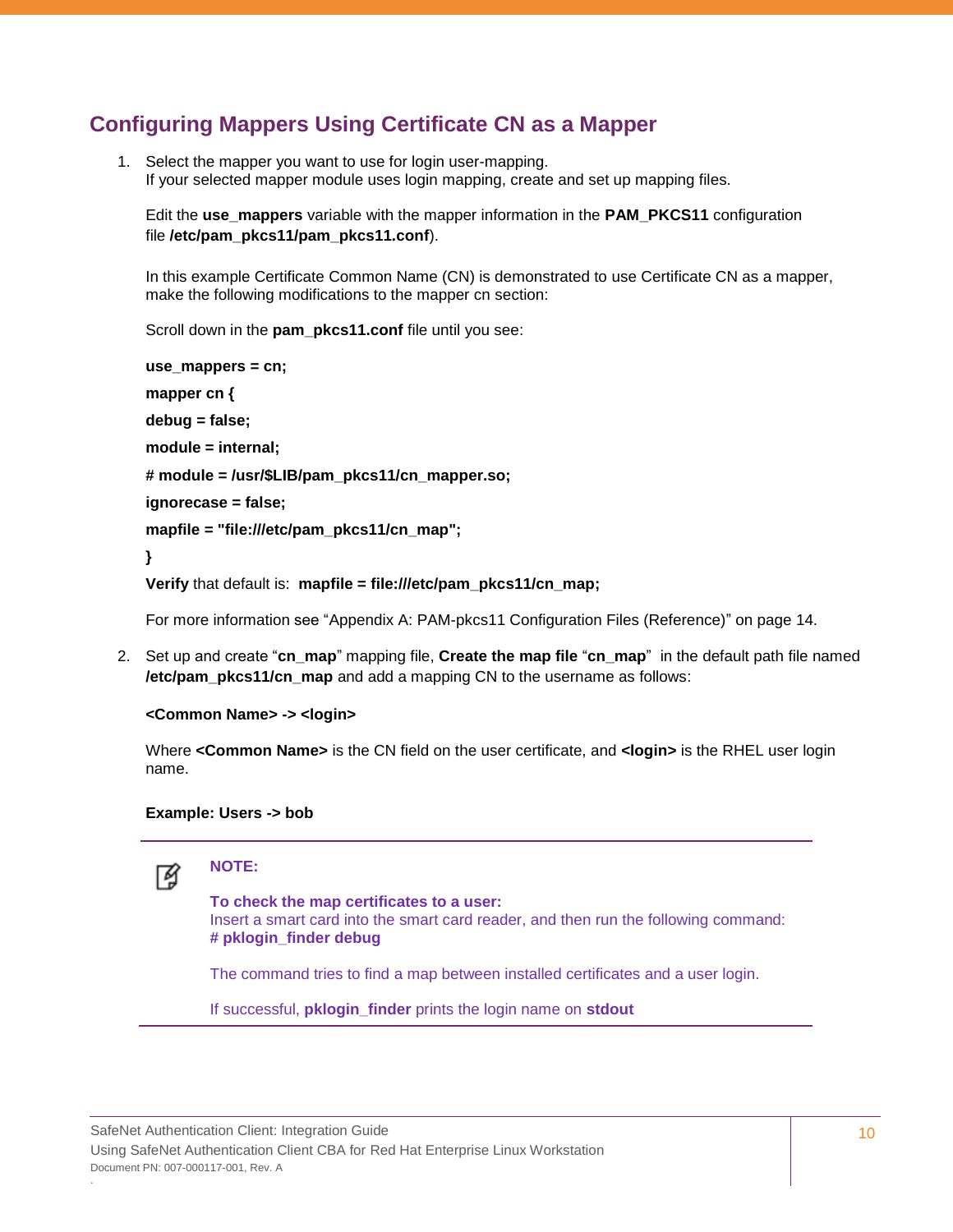### **Configuring Graphical Login**

1. Click **Applications > Sundry > Authentication**.



*(The screen image above is from Red Hat. Trademarks are the property of their respective owners.)*

2. In the **Advanced Options** tab, select **Enable smart card support** and click **Apply**.



*(The screen image above is from Red Hat. Trademarks are the property of their respective owners.)*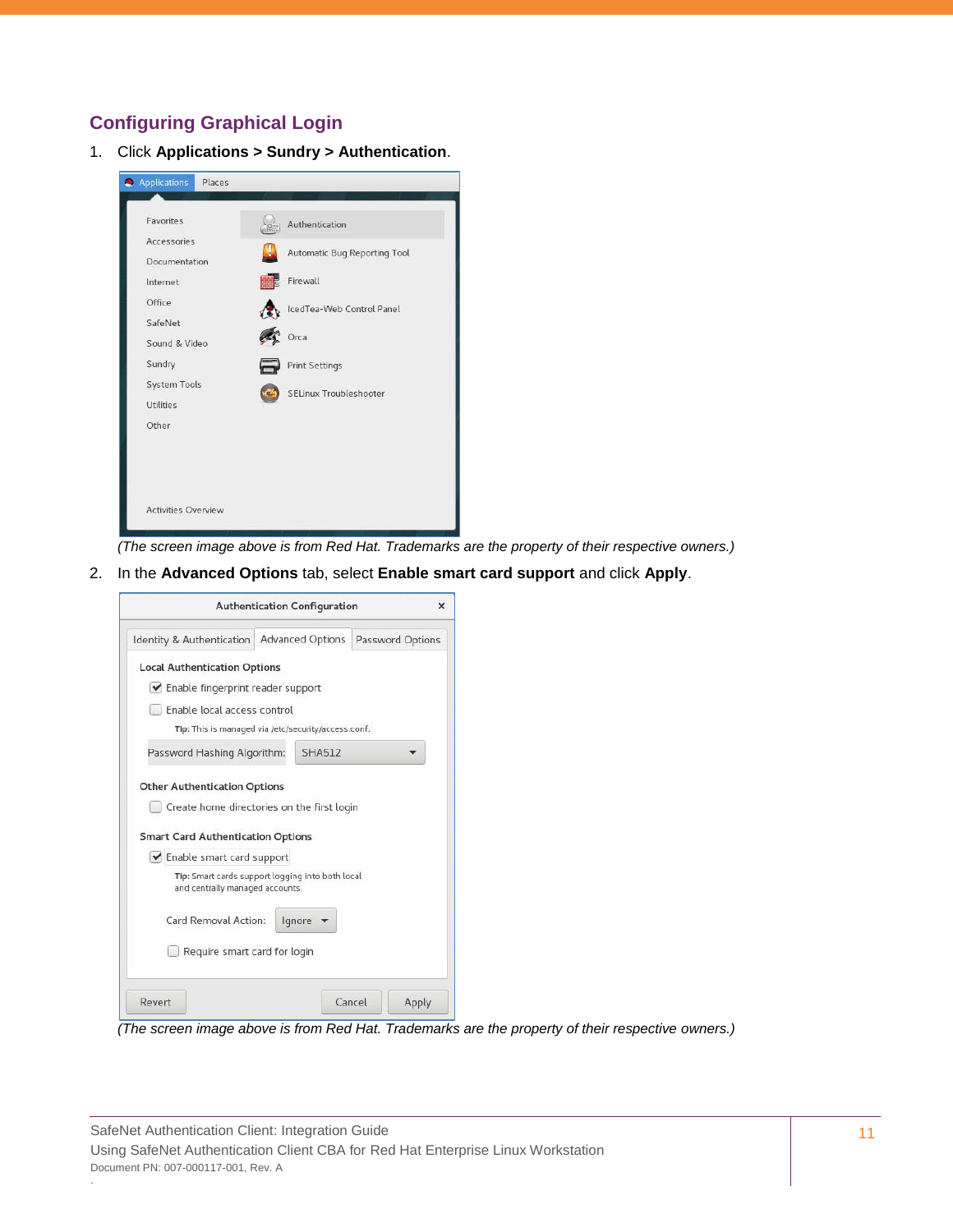# <span id="page-11-0"></span>**Running the Solution**

1. The Gnome Classic logon window is displayed

|                | bob          |  |  |  |  |
|----------------|--------------|--|--|--|--|
| Password:<br>Ū |              |  |  |  |  |
| Cancel         | ₩<br>Sign In |  |  |  |  |
| redhat.<br>Ŋ   |              |  |  |  |  |

*(The screen image above is from Red Hat. Trademarks are the property of their respective owners.)*

2. Connect the Smart Card/eToken on which the certificate resides, and, when prompted, enter the smart card/eToken PIN and click **Sign in.**

|                  | Smart card PIN:<br> |  |              |  |  |
|------------------|---------------------|--|--------------|--|--|
|                  |                     |  |              |  |  |
|                  | Cancel              |  | Sign In<br>☆ |  |  |
|                  |                     |  |              |  |  |
|                  |                     |  |              |  |  |
| <b>S</b> redhat. |                     |  |              |  |  |

*(The screen image above is from Red Hat. Trademarks are the property of their respective owners.)*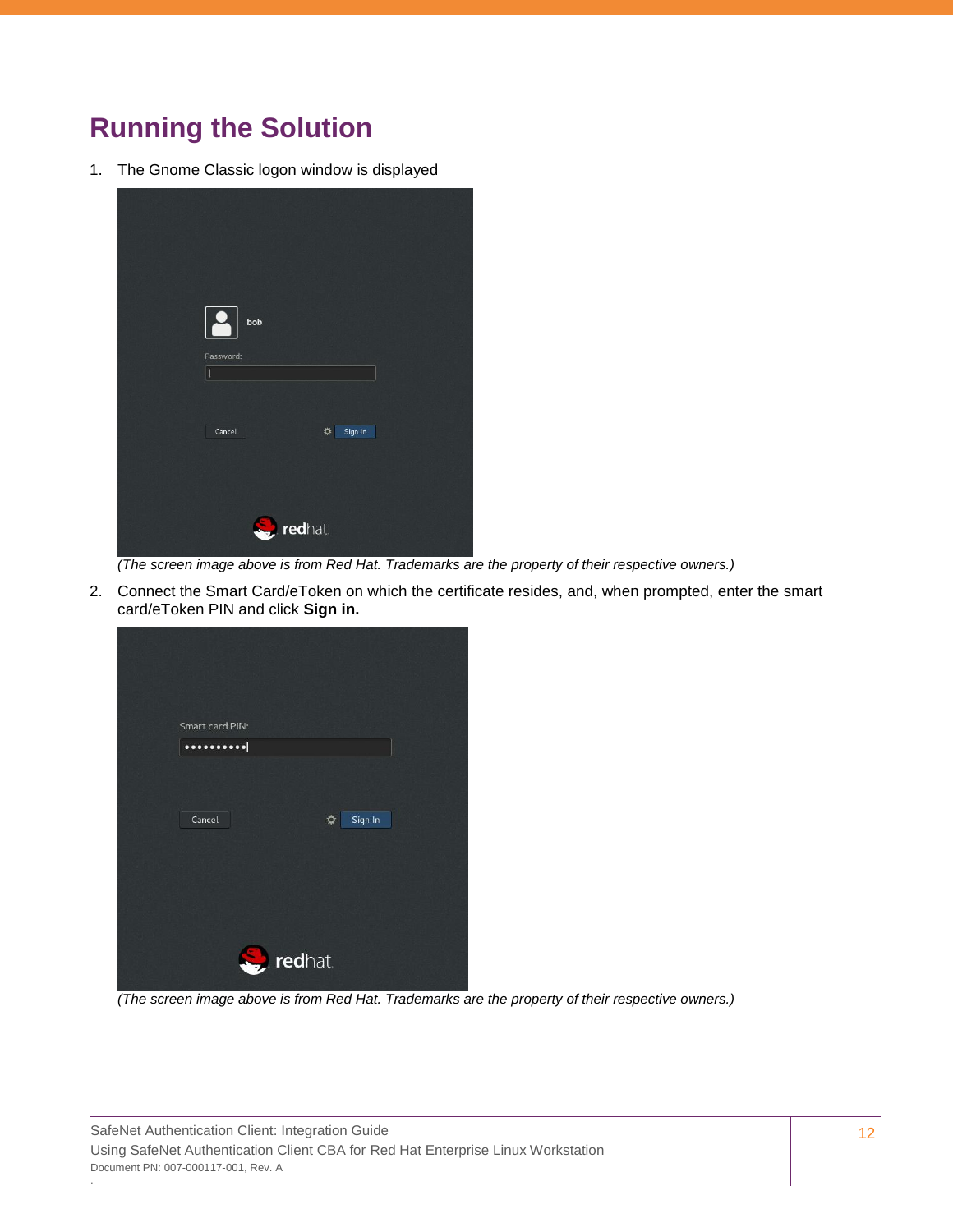#### The user is successfully logged in.



*(The screen image above is from Red Hat. Trademarks are the property of their respective owners.)*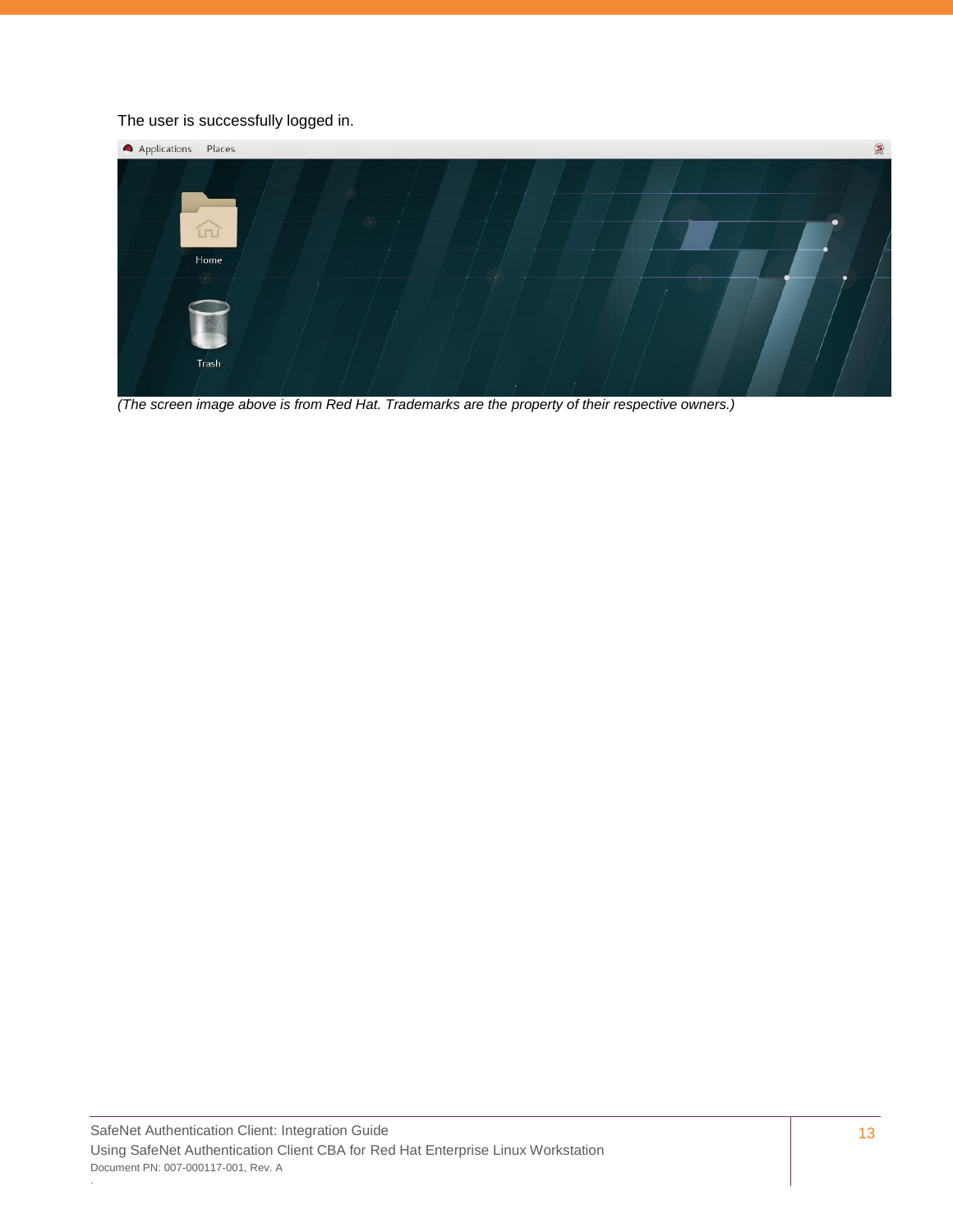#### <span id="page-13-0"></span>**Appendix A: PAM-pkcs11 Configuration Files (Reference)**

```
##
  Configuration file for pam_pkcs11 module
\frac{1}{2}Version 0.4
##
   Author: Juan Antonio Martinez <jonsito@teleline.es>
pam_pkcs11 {
   # Allow empty passwords<br>nullok = true;
     Enable debugging support.
   debug = false# If the smart card is inserted, only use it
   card\_only = true;# Do not prompt the user for the passwords but take them from the<br># PAM<sub>-</sub> items instead.
   w PAM_ Temis Tistead.<br>use_first_pass = false;
   # Do not prompt the user for the passwords unless PAM_(OLD)AUTHTOK
   # is unset.
   try_first_pass = false;
   # Like try_first_pass, but fail if the new PAM_AUTHTOK has not been<br># previously set (intended for stacking password modules only).<br>use_authtok = false;
   # Filename of the PKCS #11 module. The default value is "default"
   use_pkcs11_module = eToken;
   screen_savers = gnome-screensaver, xscreensaver, kscreensaver
   pkcs11_module eToken {<br>module = /usr/lib64/libeTPkcs11.so<br>description_= "eToken"
      slot_num = 0;<br>slot_num = 0;<br>support_threads = true ;<br>ca_dir = /etc/pam_pkcs11/cacerts;<br>nss_dir = /etc/pki/nssdb;
      cert_policy = ca,signature;
   # which mappers ( Cert to login ) to use?<br># you can use several mappers:
   \frac{u}{t} subject - Cert Subject to login file based mapper<br># pwent   - CN to getpwent() login or gecos fields mapper
   # pwent<br># dap
                   - LDAP mapper
   # Oapnsc - LDAP mapper<br>
# opensc - Search certificate in ${HOME}/.eid/authorized_certificates<br>
# openssh - Search certificate public key in ${HOME}/.ssh/authorized_keys<br>
# mail - Compare email fields from certificate<br>
# ms
   # krb
                   - Compare againts Kerberos Principal Name
   # KrD - Compare against Kerberos Principal Name<br>
# cn - Compare Common Name (CN)<br>
# uid - Compare Unique Identifier<br>
# digest - Certificate digest to login (mapfile based) mapper<br>
# generic - User defined certificate conte
   # You can select a comma-separated mapper list.
   # If used null mapper should be the last in the list :-)
   # Also you should select at least one mapper, otherwise<br># Also you should select at least one mapper, otherwise
   use_mappers = cn, uid, pwent, null;
```
#### *(The screen image above is from Red Hat. Trademarks are the property of their respective owners.)*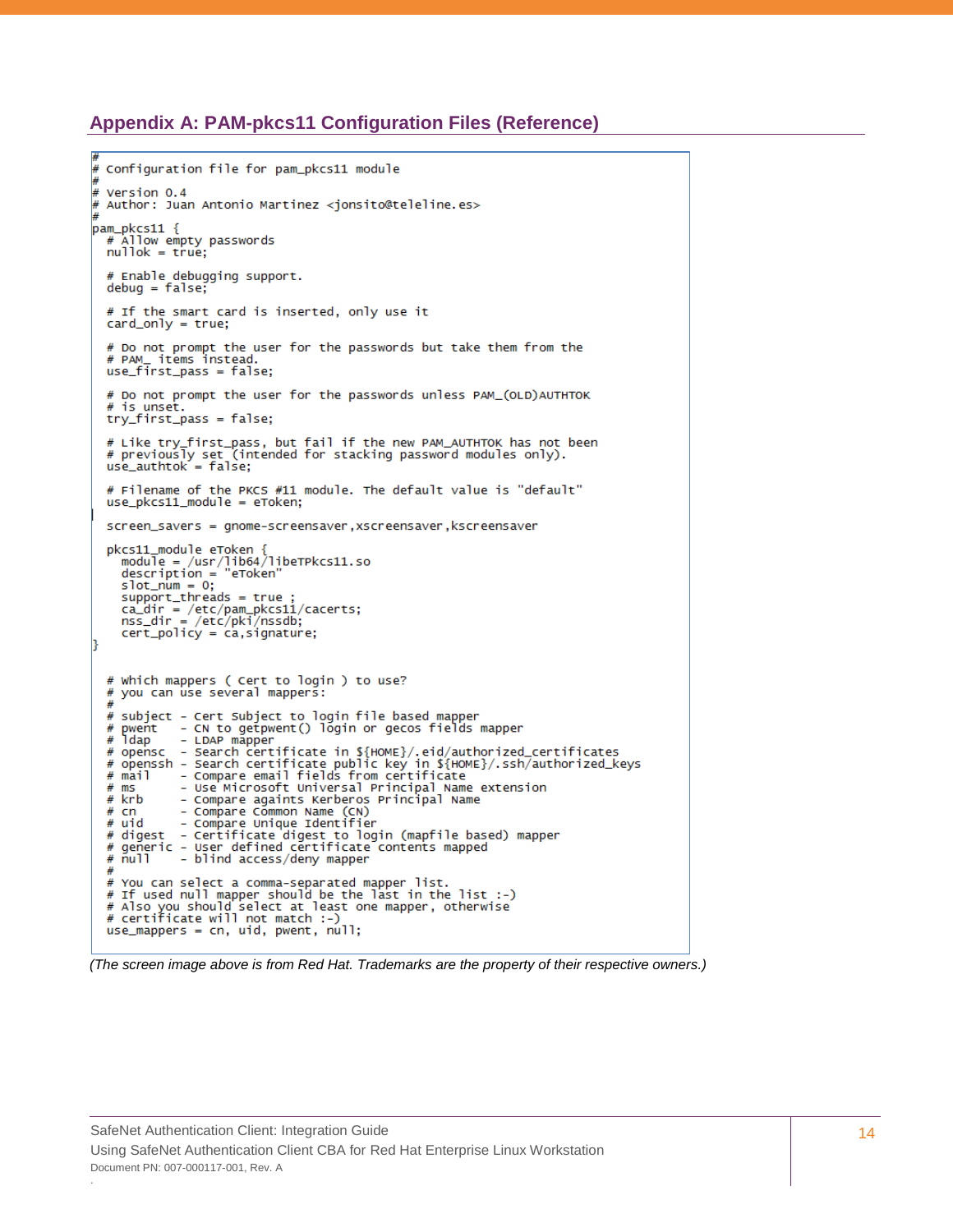```
Which mappers ( Cert to login ) to use?
#
#
   you can use several mappers:
#
   subject - Cert Subject to login file based mapper<br>pwent   - CN to getpwent() login or gecos fields mapper
#
#<br>#
   pwent<br>Idap
                   - LDAP mapper
   opensc - Search certificate in ${HOME}/.eid/authorized_certificates<br>openssh - Search certificate public key in ${HOME}/.ssh/authorized_keys<br>mail   - Compare email fields from certificate
#
#
# mail
# ms
                   - Use Microsoft Universal Principal Name extension
# krb
                   - Compare againts Kerberos Principal Name
                   - Compare Common Name (CN)<br>- Compare Unique Identifier
#
   cn
   uid
#
   digest - Certificate digest to login (mapfile based) mapper<br>generic - User defined certificate contents mapped<br>null - blind access/deny mapper
#
#
#
# You can select a comma-separated mapper list.<br># If used null mapper should be the last in the list :-)<br># Also you should select at least one mapper, otherwise<br># certificate will not match :-)<br># certificate will nught :-)
use_mappers = cn, uid, pwent, null;
```
*(The screen image above is from Red Hat. Trademarks are the property of their respective owners.)*

```
# Assume common name (CN) to be the login
mapper cn \{debug = true;module = internal;# module = /usr/$LIB/pam_pkcs11/cn_mapper.so;
      ignorecase = true;mapfile = file://letc/panpkcs11/cn_map;\mathcal{E}
```
*(The screen image above is from Red Hat. Trademarks are the property of their respective owners.)*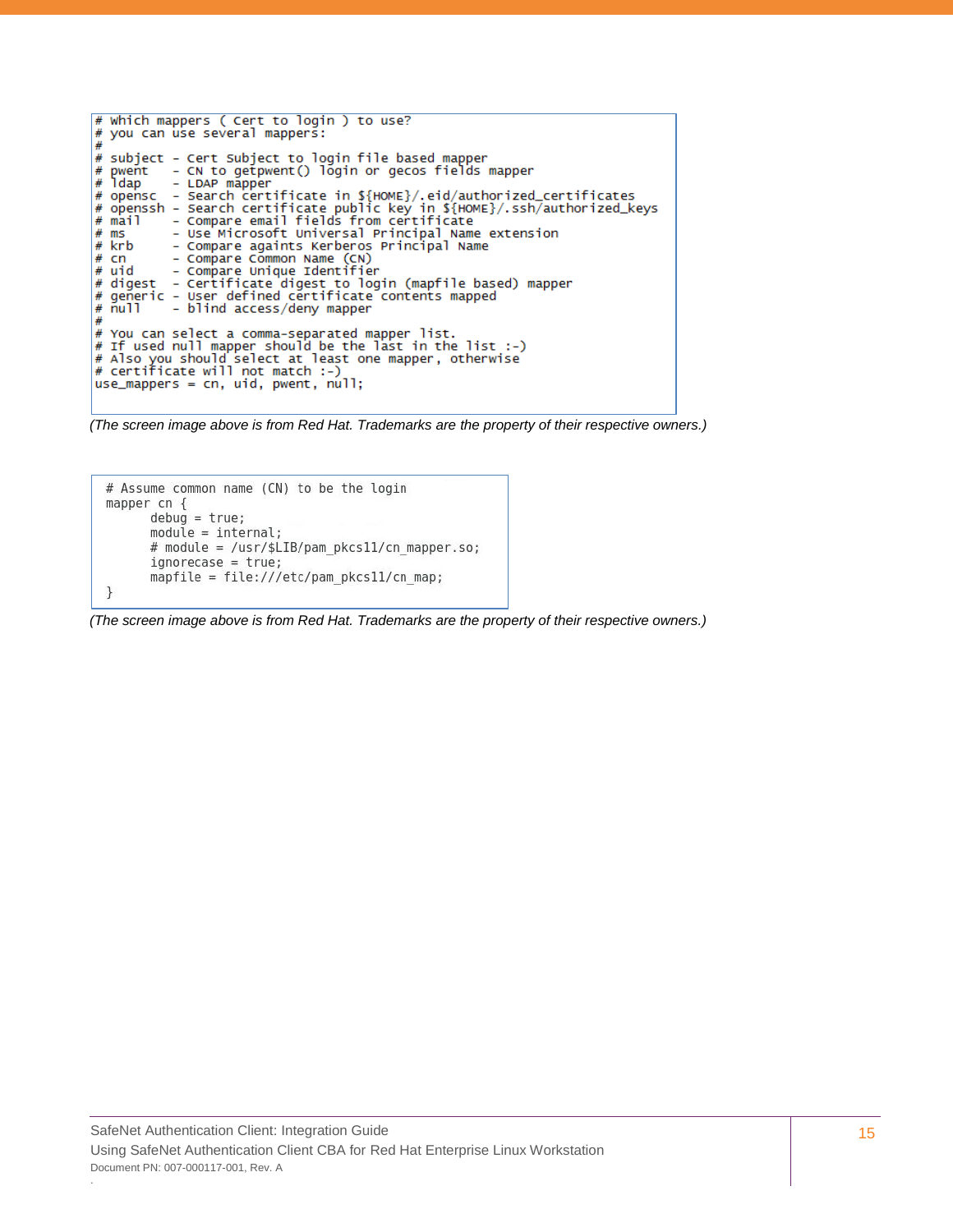### <span id="page-15-0"></span>**Appendix B: Installation of SafeNet Authentication Client (SAC) on Linux**

#### **To install SAC Client on RHEL:**

In the Linux Terminal window, run the following command: **# rpm –Uvh SafenetAuthenticationClient-9-0.x86\_64.rpm** 

If during installation, pcsc-lite dependency is required, install the pcsc-lite package on the RHEL 7.5 computer.

#### **To install pcsc-lite on RHEL:**

Run the following command: **# yum install pcsc-lite**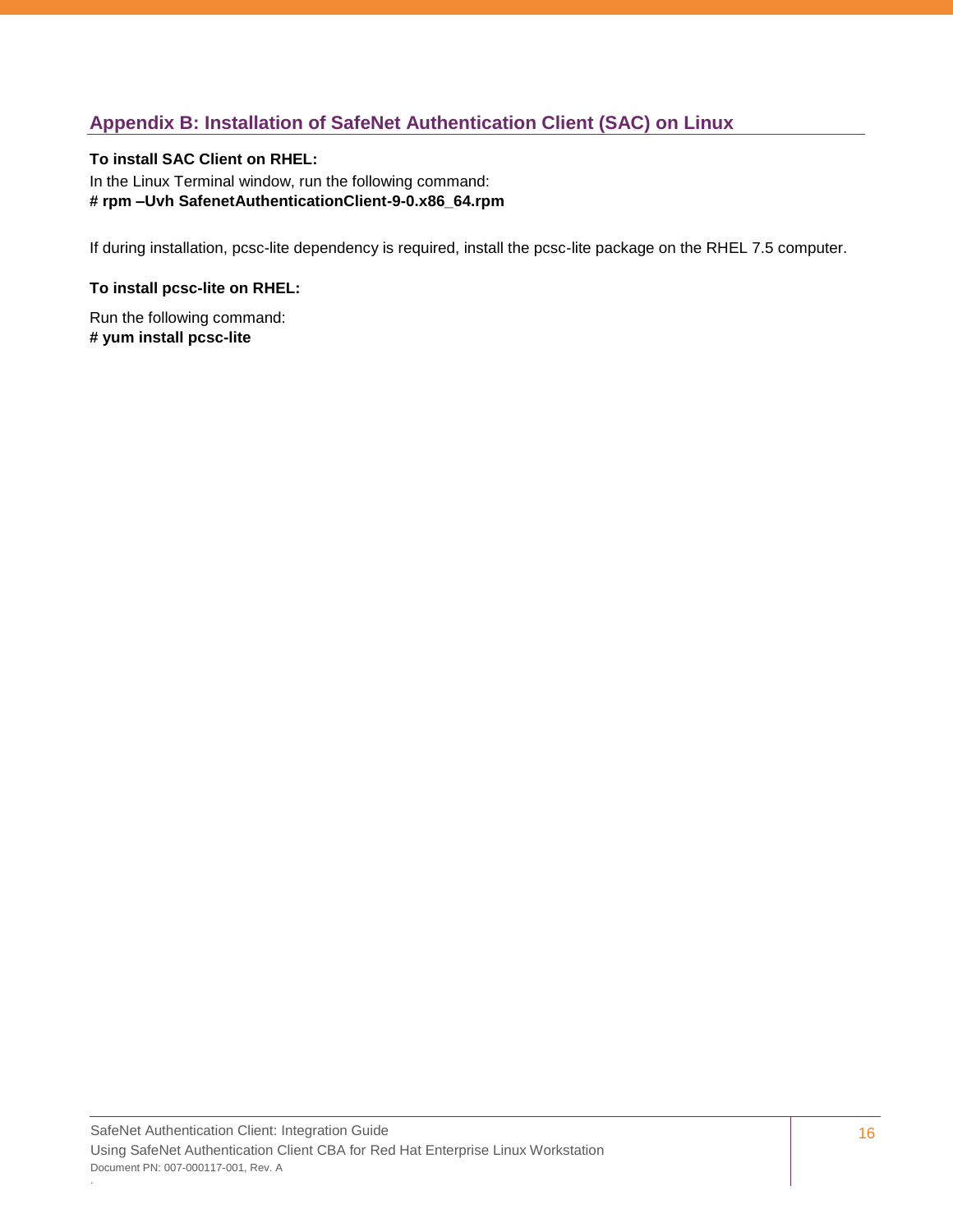### <span id="page-16-0"></span>**Appendix C: SELinux Policy Update**

If Security-Enhanced Linux (SELinux) is enabled, you must update the policy module to enable login with a smart card:

#### **To update the policy module:**

1. Copy the **safenet.te** file to the **/tmp** folder in the Linux box.

The **safenet.te file** can be found at **KB KB0017111** in [https://gemalto.service-now.com/csm?id=kb\\_article&sys\\_id=494c9974db44d344d298728dae9619ad](https://gemalto.service-now.com/csm?id=kb_article&sys_id=494c9974db44d344d298728dae9619ad)

- 2. Log in as a root user.
- 3. To compile the policy file (**safenet.te**), run the following commands: **checkmodule -M -m -o /tmp/safenet.mod /tmp/safenet.te semodule\_package -m /tmp/safenet.mod -o /tmp/safenet.pp**
- 4. To install the policy module, run the following command: **semodule -i /tmp/safenet.pp**